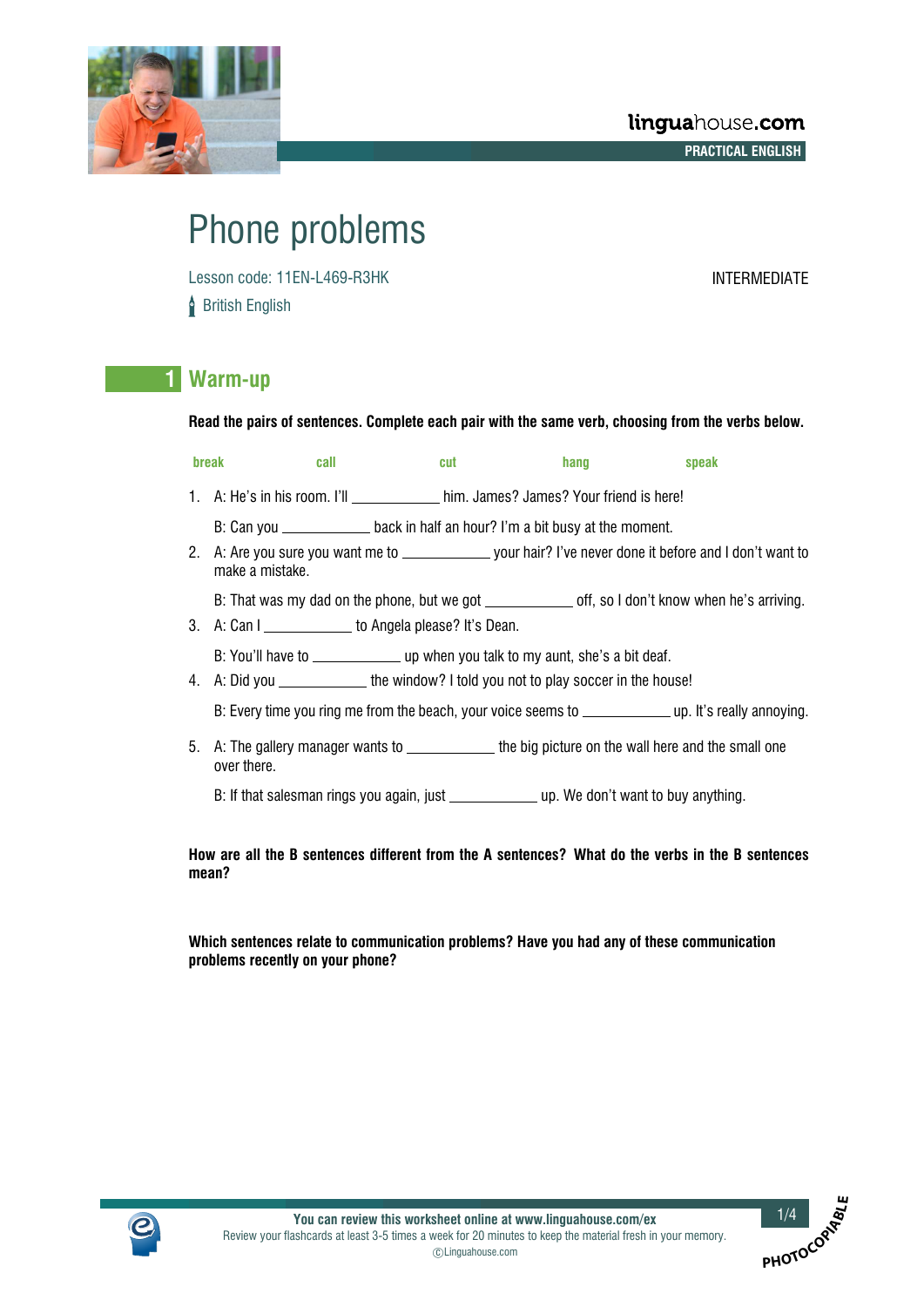# **2 Technical difficulties**

#### **Match phrases 1-10 with the situations A-F.**

- 1. You're breaking up.
- 2. I need to charge my phone.
- 3. Can you speak up?
- 4. The signal is very weak here.
- 5. I'm nearly out of credit.
- 6. My battery is almost dead.
- 7. I think there's a problem with the network.
- 8. Sorry about that. I just went through a tunnel.
- 9. I think we got cut off.
- 10. I can't hear you very well.
- a. You are talking on the phone when you start to lose the connection.
- b. You call your friend back after losing the connection.
- c. Your friend's voice does not sound very clear on the phone.
- d. You are in the basement of a building.
- e. You are talking on the phone and you hear a "bleep" indicating that your phone is out of power.
- f. You have used almost all the minutes you've paid for on your contract.

# **3 Listening**

**You are going to listen to three mobile phone calls between Tom and Sophie, who are both work colleagues and friends. The first time you listen, decide if each sentence is true or false.**



- a. In call 1, Tom's phone is running out of credit.
- b. In call 1, Tom is going to send Sophie a message.
- c. In call 2, Tom has already sent Sophie a text.
- d. In call 2, Sophie can't hear Tom.



f. At the end of call 3, Sophie and Tom have the same idea.

**Audio 3**

**Now listen to the three phone calls again with the transcript on the next page and cross out three extra words in each dialogue.**









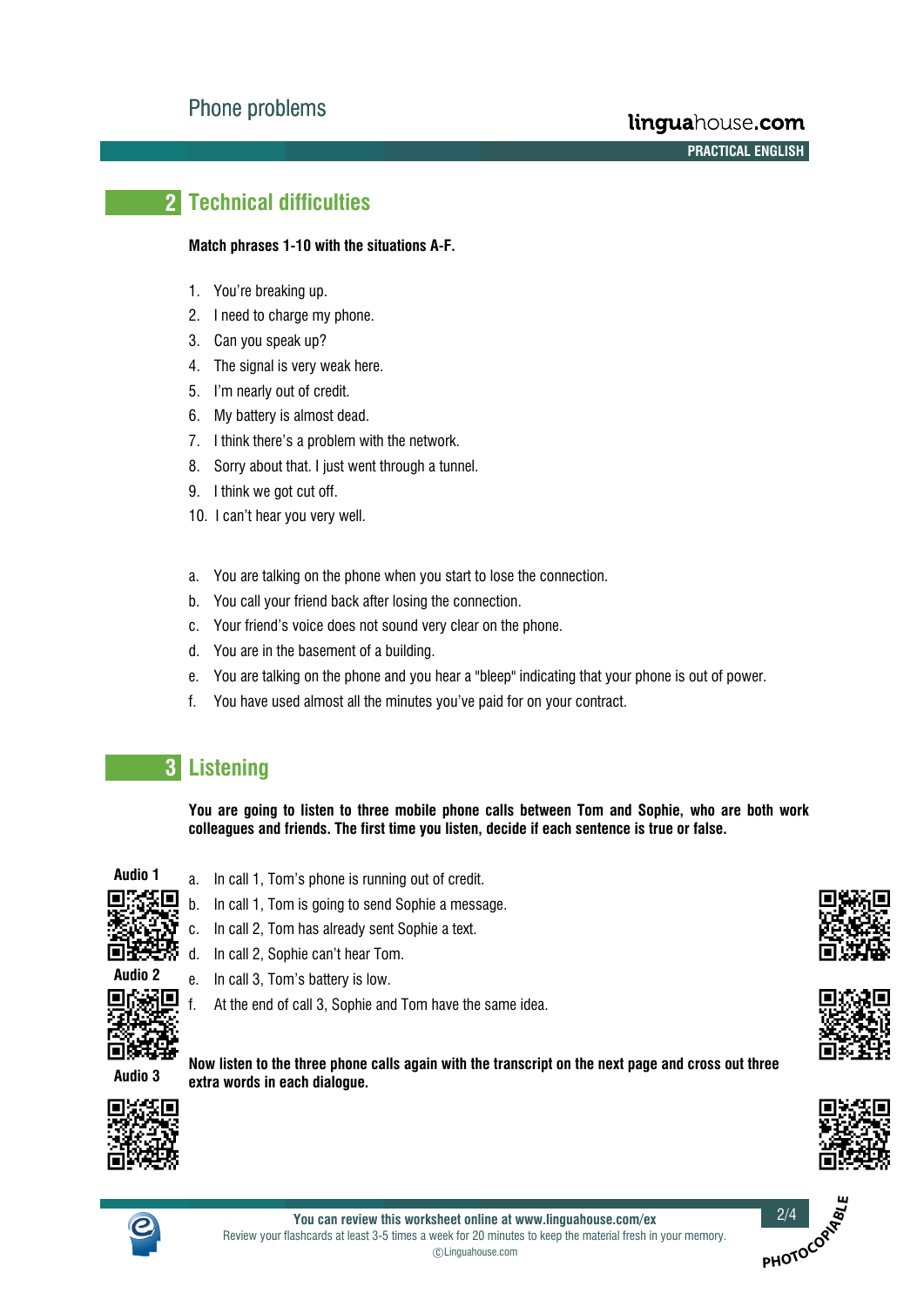# Phone problems

| <b>CALL 1</b>     | Sophie: | Hi Tom.                                                                                                                                                                                 |
|-------------------|---------|-----------------------------------------------------------------------------------------------------------------------------------------------------------------------------------------|
|                   | Tom:    | Hi. Listen, I'm calling you about tomorrow, but I need to be quick. My phone needs charging.                                                                                            |
|                   | Sophie: | I'm afraid I didn't catch that.                                                                                                                                                         |
|                   | Tom:    | I said, my battery's very nearly dead.                                                                                                                                                  |
|                   | Sophie: | Speak up, I really can't hear you!                                                                                                                                                      |
|                   | Tom:    | Never mind. I'll text you.                                                                                                                                                              |
| <b>CALL 2</b>     | Tom:    | Hello?                                                                                                                                                                                  |
|                   | Sophie: | Hi Tom.                                                                                                                                                                                 |
|                   | Tom:    | Did you get my text? I sent it in a big rush yesterday, before my phone ran out of credit.                                                                                              |
|                   | Sophie: | Yeah, I got it.                                                                                                                                                                         |
|                   | Tom:    | So, are we all set for today?                                                                                                                                                           |
|                   | Sophie: | I don't quite follow you.                                                                                                                                                               |
|                   | Tom:    | I thought we were meeting later on today with the client about the designs for the new<br>products.                                                                                     |
|                   | Sophie: | I'm sorry, you're much too fast for me. Can you say that more slowly?                                                                                                                   |
|                   | Tom:    | Your text said we were having a meeting later on today with the clients from Italy about the<br>customer focus group response to the new product range.                                 |
|                   | Sophie: | I'm sorry, my English isn't very good. Can you explain it another way?                                                                                                                  |
|                   | Tom:    | Sorry, I'll slow down. You know the clients from Rome? Well, they want to know                                                                                                          |
| CALL <sub>3</sub> | Sophie: | Hi Tom. What's up?                                                                                                                                                                      |
|                   | Tom:    | Hi Sophie. Just calling to say hi. I'm sitting on the train. How's your day going?                                                                                                      |
|                   | Sophie: | Oh, you know, OK, I guess. And yours?                                                                                                                                                   |
|                   | Tom:    | Well, actually, I've got some exciting news. You know my uncle? The one with the boat? He<br>said that he was going to do one last trip to France before he sells it and he wants us to |
|                   | Sophie: | I can't hear you Tom. Are you going through a tunnel?                                                                                                                                   |
|                   | Tom:    | No. I can't hear you either. The signal is very weak here. Hang on, I'll move somewhere else<br>Is that any better?                                                                     |
|                   | Sophie: | Yeah, a bit. Go on.                                                                                                                                                                     |
|                   | Tom:    | Well, my uncle with the boat says that he's going to do one last trip to France before he sells<br>it and he wants us to                                                                |
|                   | Sophie: | Hang on. I still can't hear you properly. We keep getting cut off. Why don't we hang up and I'll<br>try calling you back in a minute.                                                   |
|                   | Tom:    | I can't hear you Sophie. I'm just going to hang up and call back when I get off the train.                                                                                              |
|                   |         | What do the three phrases in bold in the dialogues mean? Which one is the most informal?                                                                                                |



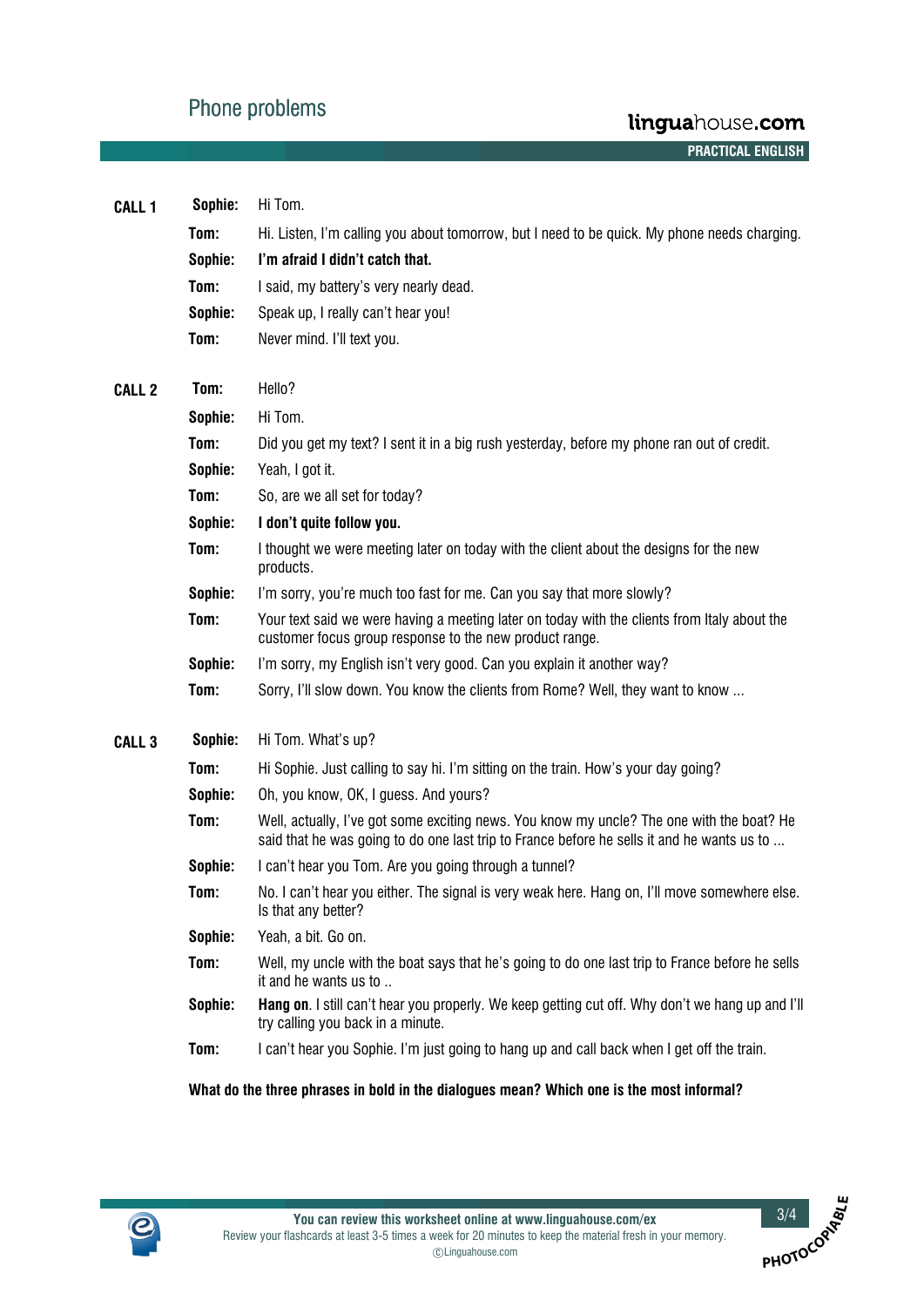**A A A A PRACTICAL ENGLISH**

**PHOTOCO**O

## **4 Role play**

**Work in pairs. Read the dialogues out loud with your partner, copying the stress and intonation from the recording.**

**Now see what you can remember about the phone calls. Work in A/B pairs:**

- **CALL 1 Student B:** Hi Tom.
	- **Student A:** Hi. Listen, I'm calling about tomorrow, but I need to be quick. My phone needs charging.
	- **Student B: ....** afraid ..... catch that.
	- **Student A:** I said, my battery's nearly dead.
	- **Student B:** ..... up, ..... can't ......!
	- **Student A: Never mind. I'll text you.**
- **CALL 2 Student B:** Hello?
	- **Student A:** Hi Tom.
	- **Student B:** Did you get my text? I sent it in a rush yesterday, before my phone ran out of credit.
	- **Student A: .... got ...**
	- **Student B:** So, are we all set for today?
	- **Student A:** ..... follow ....
	- **Student B:** I thought we were meeting later on today with the client about the designs for the new products.
	- **Student A:** I'm sorry, ....... too fast .... Can ......... slowly?
	- **Student B:** Your text said we were having a meeting later on today with the clients from Italy about the customer focus group response to the new product range.
	- **Student A:** ..... sorry, ... English ..... Can ........ way?
	- **Student B:** Sorry, I'll slow down. You know the clients from Rome? Well, they want to know ..

## **CALL 3 Student B:** Hi Tom. .... up?

**Student A:** Hi Sophie. ...... say hi. ........ the train. ... your day ....?

- **Student B: ......., I guess. And ...?**
- **Student A:** ..., actually, ....... news. .... my uncle? ..... the boat? He said ...... trip to France ..... sells ...... us to ...
- **Student B:** ...... hear you Tom. ....... a tunnel?
- **Student A:** ...... hear you .... The ...... weak here. Hang on, .... move ..... Is ... better?
- **Student B: .... bit. Go ....**
- **Student A:** .... uncle .... boat ..... last trip to France .... sells .... us to ...
- **Student B:** Hang ... I ..... properly. We ..... off. Why ..... up and I'll ..... back in a minute.
- **Student A:** .... hear you Sophie. I'm .... up and call .... off the train.

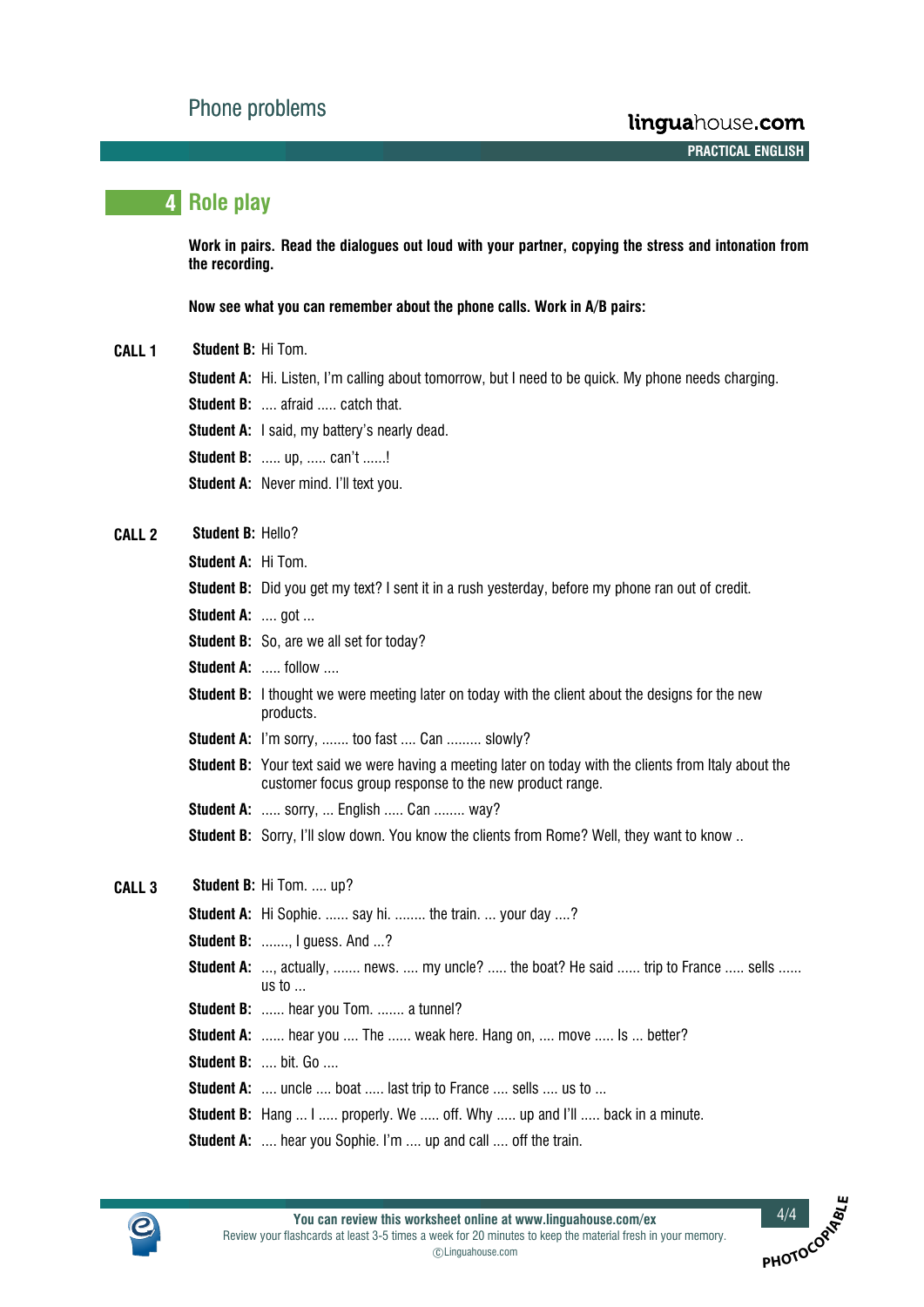**A A A A PRACTICAL ENGLISH**

**PHOTOCO**OR

## **3**- **Listening**

## **PHONE CALL 1**

|        | <b>Sophie:</b> Hi Tom.                                                                               |
|--------|------------------------------------------------------------------------------------------------------|
|        | <b>Tom:</b> Hi. Listen, I'm calling about tomorrow, but I need to be quick. My phone needs charging. |
|        | <b>Sophie:</b> I'm afraid I didn't catch that.                                                       |
|        | <b>Tom:</b> I said, my battery's nearly dead.                                                        |
|        | <b>Sophie:</b> Speak up, I can't hear you!                                                           |
| Tom: T | Never mind. I'll text you.                                                                           |
|        |                                                                                                      |

#### **PHONE CALL 2**

| Tom:    | Hello?                                                                                                                                                  |
|---------|---------------------------------------------------------------------------------------------------------------------------------------------------------|
| Sophie: | Hi Tom.                                                                                                                                                 |
| Tom:    | Did you get my text? I sent it in a rush yesterday, before my phone ran out of credit.                                                                  |
| Sophie: | Yeah, I got it.                                                                                                                                         |
| Tom:    | So, are we all set for today?                                                                                                                           |
| Sophie: | I don't follow you.                                                                                                                                     |
| Tom:    | I thought we were meeting later on today with the client about the designs for the new products.                                                        |
| Sophie: | I'm sorry, you're too fast for me. Can you say that more slowly?                                                                                        |
| Tom:    | Your text said we were having a meeting later on today with the clients from Italy about the<br>customer focus group response to the new product range. |
| Sophie: | I'm sorry, my English isn't very good. Can you explain it another way?                                                                                  |
| Tom:    | Sorry, I'll slow down. You know the clients from Rome? Well, they want to know                                                                          |
|         |                                                                                                                                                         |

#### **PHONE CALL 3**

| Sophie: | Hi Tom. What's up?                                                                                                                                                                      |
|---------|-----------------------------------------------------------------------------------------------------------------------------------------------------------------------------------------|
| Tom:    | Hi Sophie. Just calling to say hi. I'm on the train. How's your day going?                                                                                                              |
| Sophie: | Oh, you know, OK, I guess. And yours?                                                                                                                                                   |
| Tom:    | Well, actually, I've got some exciting news. You know my uncle? The one with the boat? He said<br>that he was going to do one last trip to France before he sells it and he wants us to |
| Sophie: | I can't hear you Tom. Are you going through a tunnel?                                                                                                                                   |
| Tom:    | No. I can't hear you either. The signal is very weak here. Hang on, I'll move somewhere else.                                                                                           |
| Sophie: | Is that better?<br>Yeah, a bit. Go on.                                                                                                                                                  |
| Tom:    | Well, my uncle with the boat says that he's going to do one last trip to France before he sells                                                                                         |
| Sophie: | it and he wants us to<br>Hang on. I still can't hear you properly. We keep getting cut off. Why don't we hang up and I'll                                                               |
|         | try calling you back in a minute.                                                                                                                                                       |
| Tom:    | can't hear you Sophie. I'm going to hang up and call back when I get off the train.                                                                                                     |

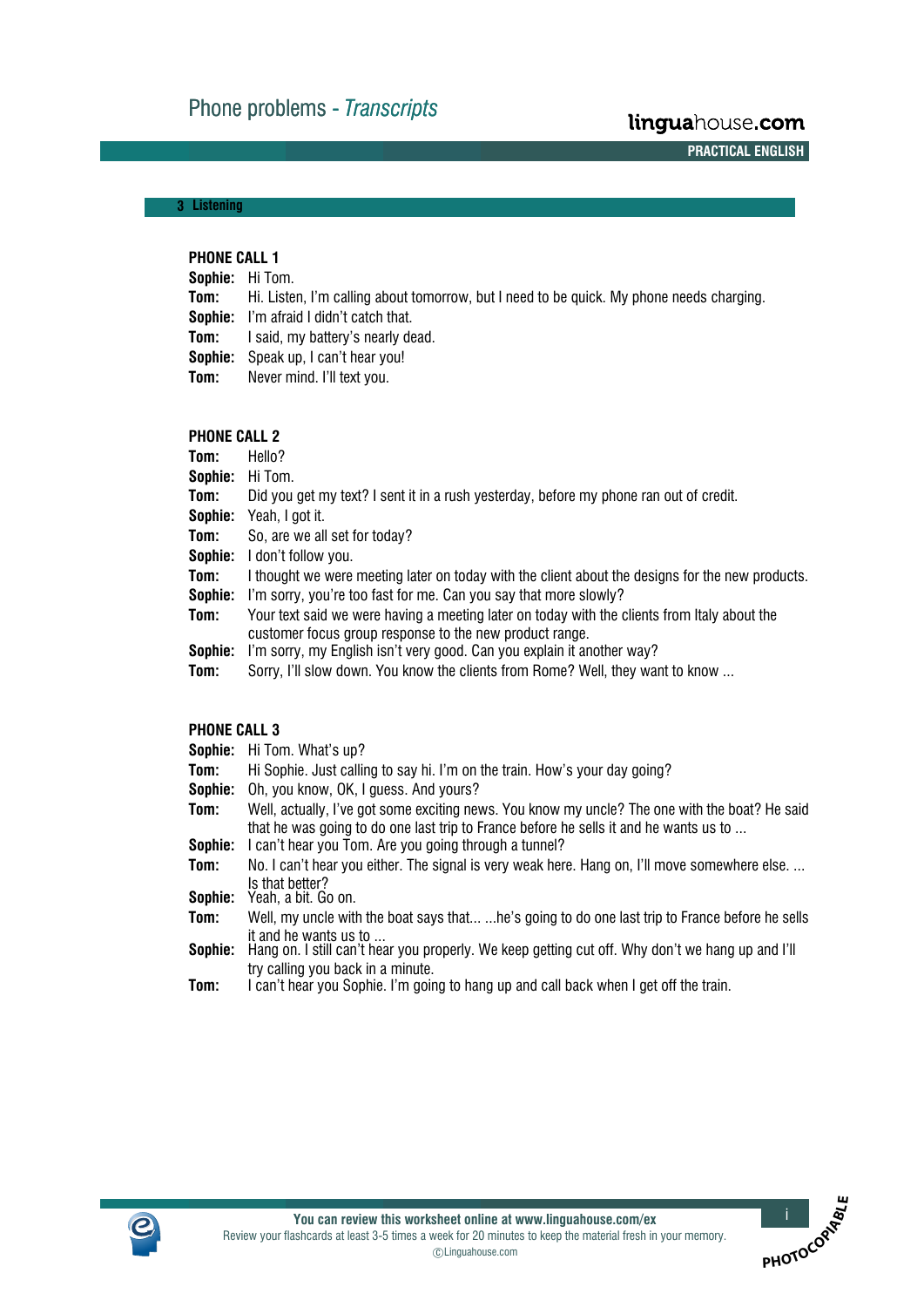**A A A A PRACTICAL ENGLISH**

#### **1**- **Warm-up**

*5 mins. This exercise introduces students to some useful phrasal verbs for phone calls. Explain the task and demonstrate with the first sentence. Students can continue in pairs, and then check answers. Then ask the class to compare the A and B sentences in each pair to establish that the B sentences are phrasal verbs related to telephoning and elicit/explain the meanings. Finally, ask the class which of the B sentences refer to communication problems. Students can speak in pairs about their recent experiences.*

*The verbs in the B sentences are followed by prepositions and so are phrasal verbs, related to telephoning - call back, cut off, speak up, break up, hang up; call back = return a call later; cut off = lose a connection suddenly; speak up = talk louder; break up = when a voice is difficult to hear because the sound is not continuous; hang up = end a call. Cut off, break up and speak up all refer to communication problems.*

| 1. call | '. cut | 3. speak | 4. break | 5. hang |
|---------|--------|----------|----------|---------|
|---------|--------|----------|----------|---------|

#### **2**- **Technical difficulties**

*10 mins. Go over the ten phrases and check students can pronounce them. Then explain the task and clarify that some situations can match two phrases. Students can work in pairs to complete the exercise. Check answers. Follow this up with a quick pair quiz activity in which students take turns to read out a situation to their partner, who must remember one (or both) phrases and say them accurately. This language is not especially complicated, but accuracy (including pronunciation) is important so that students are confident on the phone in English.*

| 1. a | 2. e | 3. c | 4. d | 5. f |
|------|------|------|------|------|
| 6. е | 7. a | 8. b | 9. b | 10.c |

#### **3**- **Listening**

*15 mins. Students will work with three short phone calls in this exercise. First, they will listen for main idea go over the questions before you play the recording once. Students can check answers in pairs first and then check answers with the whole class, including an explanation. For the second task, students can see the text in the exercise. Working in pairs, they can predict/recall which 3 words are extra in each conversation. Explain that none of the extra words in the exercise are grammatically incorrect, it's simply that they are not necessary to complete the sentences and are not included in the recording. Play the recordings a second time for them to check and complete the exercise and then go over the answers with the class. You can reassure students that it is still possible to complete the listen for detail exercise even though there are communication difficulties in the calls. Then, working with the whole class, call attention to the three phrases in bold, and elicit what they mean and which one is the most informal.*

*True or false - 1-F Tom's battery is the problem. 2-T Tom is going to send Sophie a text. 3-T Tom sent Sophie a text yesterday. 4-F Sophie's English isn't very good. 5-F There's a weak signal. 6-T Sophie and Tom both suggest hanging up and calling back later.*

*The extra words are: phone call 1 - I'm calling you about tomorrow / I said, my battery's very nearly dead / Speak up, I really can't hear you! Phone call 2 - I sent it in a big rush yesterday / I don't quite follow you / you're much too fast for me. Phone call 3 - I'm sitting on the train / Is that any better? / I'm just going to hang up. The three phrases in bold mean - I'm afraid I didn't catch that = I didn't hear/understand that; I don't (quite) follow you = I don't understand you or the point you're making; Hang on = stop, wait - there's a problem. Hang on is the most informal.*